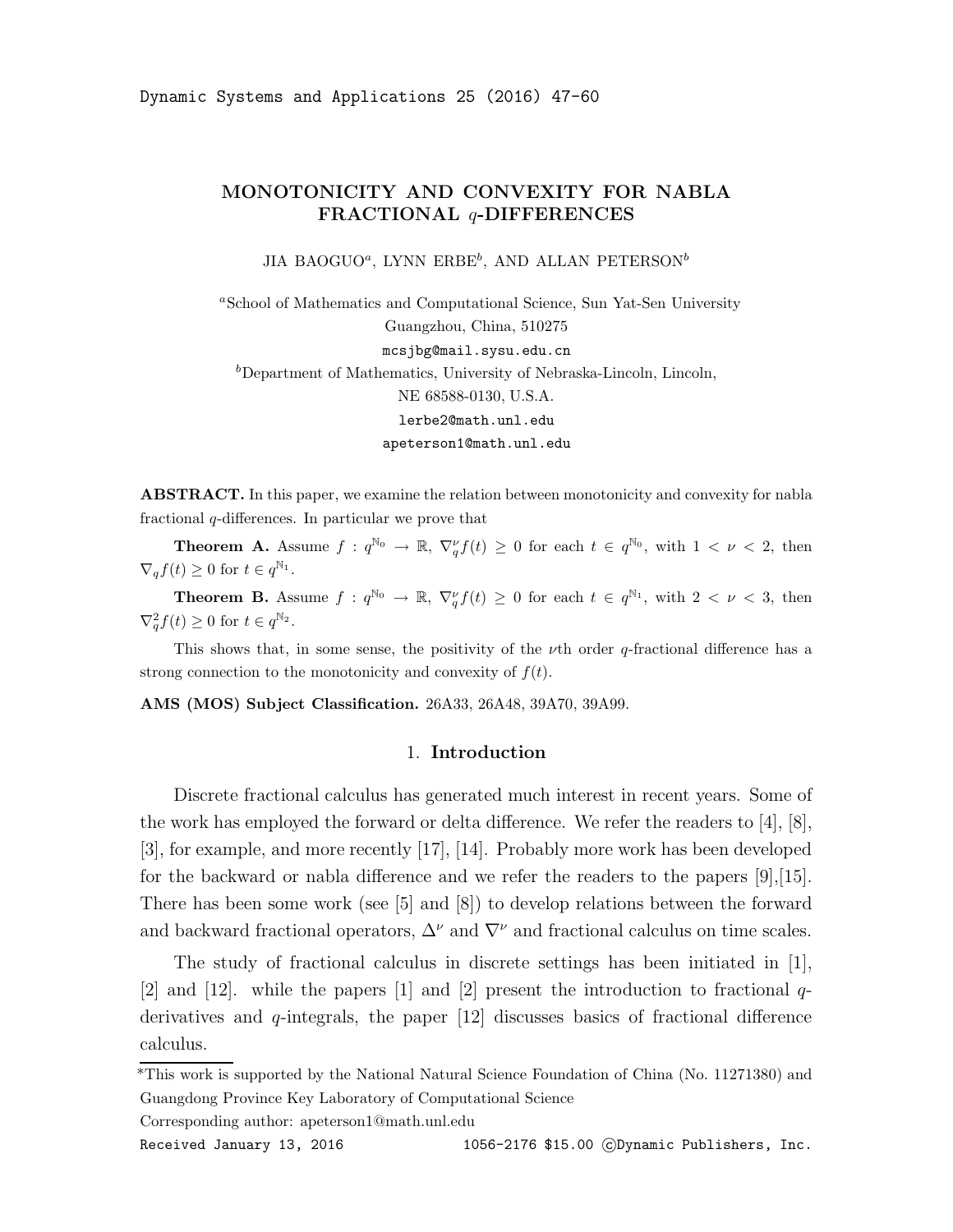In [13], [16], [18] and [19], the authors discussed the relation between the positivity of the v-th order fractional difference and the monotonicity and convexity of  $f(t)$ . We intend to investigate the corresponding results in the  $q$ -fractional nabla difference case.

In this paper, we are concerned with the the relation between the positivity of the *u*th order nabla q-fractional difference and the monotonicity and convexity of  $f(t)$ . The main results are the following theorems.

**Theorem A.** Assume  $f: q^{\mathbb{N}_0} \to \mathbb{R}, \nabla_q^{\nu} f(t) \geq 0$  for each  $t \in q^{\mathbb{N}_0}$ , with  $1 < \nu < 2$ , then  $\nabla_q f(t) \geq 0$  for  $t \in q^{\mathbb{N}_1}$ .

**Theorem B.** Assume  $f: q^{\mathbb{N}_0} \to \mathbb{R}, \nabla_q^{\nu} f(t) \geq 0$  for each  $t \in q^{\mathbb{N}_1}$ , with  $2 < \nu < 3$ , then  $\nabla_q^2 f(t) \geq 0$  for  $t \in q^{\mathbb{N}_2}$ .

This shows that, in some sense, the positivity of the  $\nu$ th order q-fractional difference has a strong connection to the convexity of  $f(t)$ .

#### 2. Basic Lemmas

First we introduce some notation used in the quantum calculus  $(q$ -calculus) (see [10]). For any real number  $\alpha$  and  $q > 0, q \neq 1$  we set  $[\alpha]_q := \frac{q^{\alpha}-1}{q-1}$  $\frac{q^{\alpha}-1}{q-1}$ . Then we have the q-analogy of n! in the form  $[n]_q! := [n]_q[n-1]_q \cdots [1]_q$  for  $n = 1, 2, \ldots$ , whereas for  $n = 0$  we put  $[0]_q! := 1$ . If  $q = 1$ , then  $[\alpha]_1 := \alpha$  and  $[n]_1!$  becomes the standard factorial. Further, the q-binomial coefficient is introduced by use of relations

$$
\begin{bmatrix} \alpha \\ 0 \end{bmatrix}_q := 1,
$$

$$
\begin{bmatrix} \alpha \\ n \end{bmatrix}_q := \frac{[\alpha]_q [\alpha - 1]_q \cdots [\alpha - n + 1]_q}{[n]_q!},
$$

where  $\alpha \in \mathbb{R}$  and  $n \in \mathbb{N}_0$ . The extension of the q-binomial coefficient to non-integer value n is allowed via the  $\Gamma_q$  function defined for  $0 < q < 1$  as

(2.1) 
$$
\Gamma_q(t) := \frac{(q, q)_{\infty} (1 - q)^{1 - t}}{(q^t, q)_{\infty}},
$$

where  $(a, q)_{\infty} = \prod_{j=0}^{\infty} (1 - aq^j)$  and  $t \in \mathbb{R} \setminus \{0, -1, -2, \dots\}$ . It is easy to check that  $\Gamma_q$  satisfies the functional relation  $\Gamma_q(t+1) = [t]_q \Gamma_q(t)$ . The q-analogue of the power function is introduced as

(2.2) 
$$
(t-s)_q^{(\alpha)} := t^{\alpha} \frac{\left(\frac{s}{t}, q\right)_{\infty}}{\left(q^{\alpha} \frac{s}{t}, q\right)_{\infty}}, \quad t \neq 0, 0 < q < 1, \alpha \in \mathbb{R}.
$$

For  $\alpha = n$ , a positive integer, this expression reduces to

$$
(t-s)_{q}^{(n)} = t^{n} \prod_{j=0}^{n-1} (1 - q^{j} \frac{s}{t}).
$$

The following definitions appear in [10].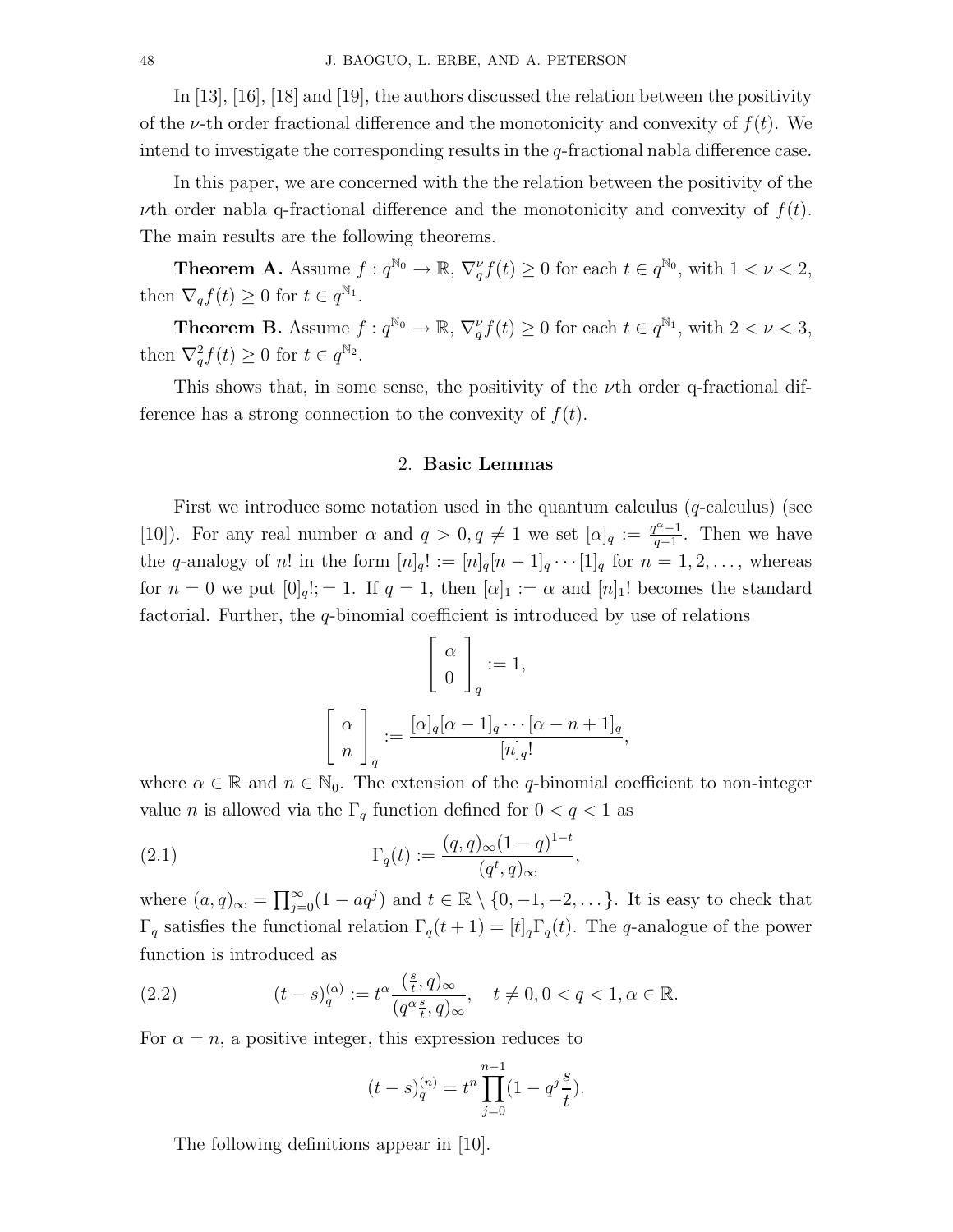**Definition 2.1** (Nabla Fractional Sum). Let  $f: q^{\mathbb{N}_0} \to \mathbb{R}$  be given and  $q > 1, \nu > 0$ . Then

(2.3) 
$$
\nabla_{q,\rho(1)}^{-\nu} f(t) := \frac{1}{\Gamma_{q^{-1}}(\nu)} \int_{\rho(1)}^t (t - q^{-1} \tau)_{q^{-1}}^{(\nu - 1)} f(\tau) \nabla_q \tau,
$$

for  $t \in q^{\mathbb{N}_0}$ , where  $\rho(1) = q^{-1}$  and by convention  $\nabla_{q,\rho(1)}^{-\nu} f(\rho(1)) = 0$ .

**Definition 2.2.** Let  $\nu \in \mathbb{R}^+$ ,  $f: q^{\mathbb{N}_0} \to \mathbb{R}$  and let  $t \in q^{\mathbb{N}_0}$ . Then we define the nabla  $q$ -fractional derivative of  $f$  at  $t$  by

$$
(\nabla_{q,\rho(1)}^{\nu}f)(t) := (\nabla_q^m \nabla_{q,\rho(1)}^{-(m-\nu)} f)(t),
$$

where  $m \in \mathbb{N}_1$  satisfies  $m - 1 < \nu < m$ .

### Lemma 2.3. For  $q > 1$ ,

1. The nabla q-derivative of the q-factorial function  $(t-s)_{q^{-1}}^{(\alpha)}$  with respect to t is

$$
{}_{t}\nabla_q(t-s)_{q^{-1}}^{(\alpha)} = \frac{1-q^{-\alpha}}{1-q^{-1}}(t-s)_{q^{-1}}^{(\alpha-1)},
$$

2. The nabla q-derivative of the q-factorial function  $(t-s)_{q^{-1}}^{(\alpha)}$  with respect to s is

$$
{}_{s}\nabla_q(t-s)_{q^{-1}}^{(\alpha)} = -\frac{1-q^{-\alpha}}{1-q^{-1}}(t-q^{-1}s)_{q^{-1}}^{(\alpha-1)},
$$

where  $\alpha \in \mathbb{R}$ .

Proof. (i)

$$
t\nabla_q(t-s)_{q^{-1}}^{(\alpha)} = \frac{(t-s)_{q^{-1}}^{(\alpha)} - (q^{-1}t-s)_{q^{-1}}^{(\alpha)}}{t-q^{-1}t}
$$
  
\n
$$
= \frac{t^{\alpha} \frac{(s/t,q^{-1})_{\infty}}{(q^{-\alpha}s/t,q^{-1})_{\infty}} - q^{-\alpha}t^{\alpha} \frac{(qs/t,q^{-1})_{\infty}}{(q^{-\alpha+1}s/t,q^{-1})_{\infty}}}{t-q^{-1}t}
$$
  
\n
$$
= \frac{t^{\alpha} \prod_{n=0}^{\infty} \frac{1-q^{-n}s/t}{1-q^{-\alpha-n}s/t} - q^{-\alpha}t^{\alpha} \prod_{n=0}^{\infty} \frac{1-q^{1-n}s/t}{1-q^{1-\alpha-n}s/t}}{t-q^{-1}t}
$$
  
\n
$$
= \frac{t^{\alpha} \prod_{n=0}^{\infty} \frac{1-q^{-n}s/t}{1-q^{-\alpha-n}s/t} \left[1 - \frac{q^{-\alpha}(1-qs/t)}{1-q^{1-\alpha}s/t}\right]}{t-q^{-1}t}
$$
  
\n
$$
= \frac{t^{\alpha-1} \prod_{n=0}^{\infty} \frac{1-q^{-n}s/t}{1-q^{-\alpha-n}s/t} \left[\frac{1-q^{-\alpha}}{1-q^{1-\alpha}s/t}\right]}{1-q^{-1}}
$$
  
\n
$$
= \frac{1-q^{-\alpha}}{1-q^{-1}} t^{\alpha-1} \prod_{n=0}^{\infty} \frac{1-q^{-n}s/t}{1-q^{-(\alpha-1)-n}s/t}
$$
  
\n
$$
= \frac{1-q^{-\alpha}}{1-q^{-1}} \cdot \frac{t^{\alpha-1}(s/t,q^{-1})_{\infty}}{(q^{-(\alpha-1)}s/t,q^{-1})_{\infty}}
$$
  
\n
$$
= \frac{1-q^{-\alpha}}{1-q^{-1}}(t-s)_{q^{-1}}^{(\alpha-1)}.
$$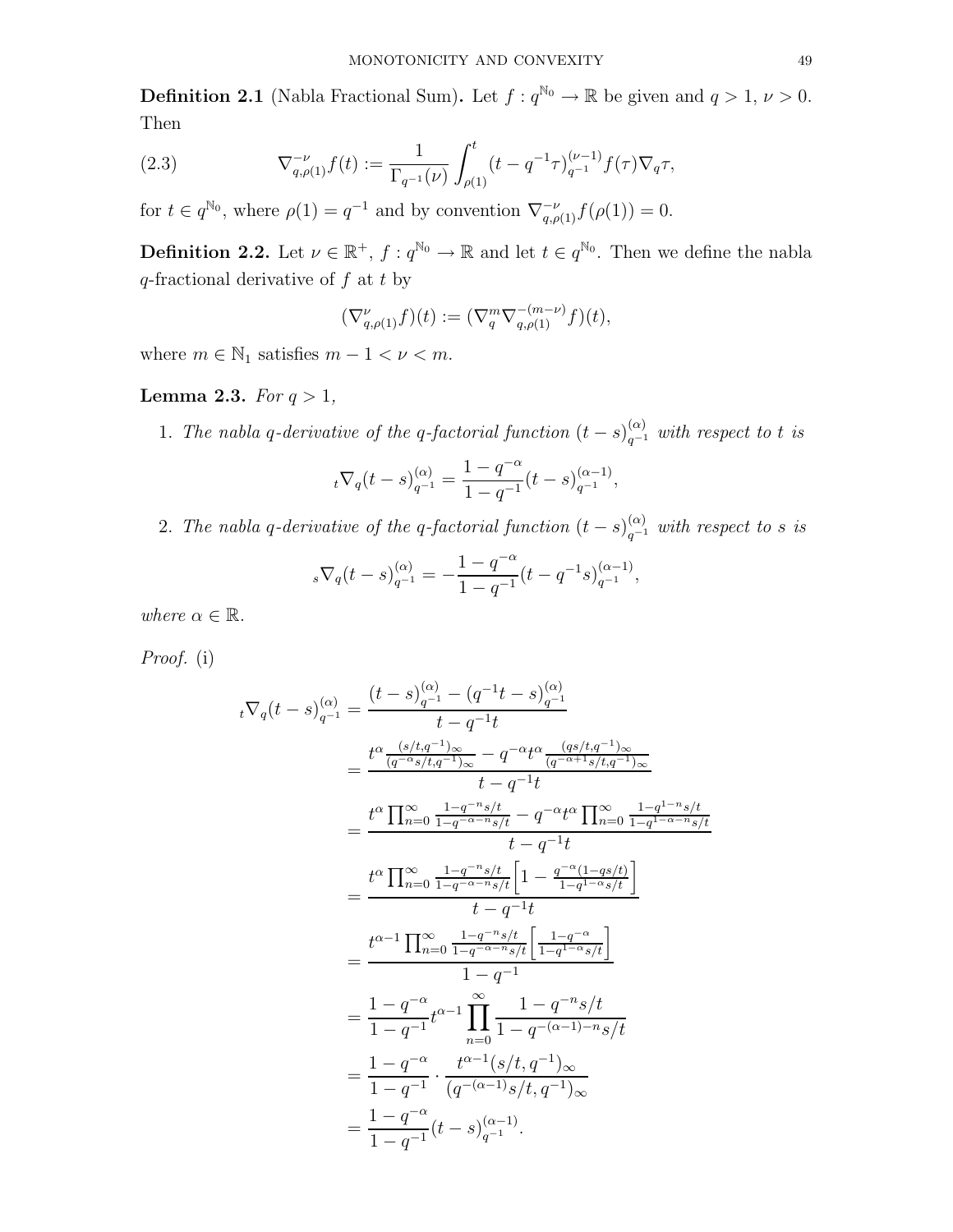(ii)

$$
{}_{s}\nabla_{q}(t-s)_{q^{-1}}^{(\alpha)} = \frac{(t-s)_{q^{-1}}^{(\alpha)} - (t-q^{-1}s)_{q^{-1}}^{(\alpha)}}{s-q^{-1}s}
$$
  
\n
$$
= \frac{t^{\alpha} \frac{(s/t,q^{-1})_{\infty}}{(q^{-\alpha}s/t,q^{-1})_{\infty}} - t^{\alpha} \frac{(q^{-1}s/t,q^{-1})_{\infty}}{(q^{-\alpha-1}s/t,q^{-1})_{\infty}}}{s-q^{-1}s}
$$
  
\n
$$
= \frac{t^{\alpha} \prod_{n=0}^{\infty} \frac{1-q^{-n}s/t}{1-q^{-\alpha-n}s/t} - t^{\alpha} \prod_{n=0}^{\infty} \frac{1-q^{-1-n}s/t}{1-q^{-\alpha-1-n}s/t}}{s-q^{-1}s}
$$
  
\n
$$
= \frac{t^{\alpha} \prod_{n=1}^{\infty} \frac{1-q^{-n}s/t}{1-q^{-\alpha-n}s/t} \left[ \frac{1-s/t}{1-q^{-\alpha}s/t} - 1 \right]}{s-q^{-1}}
$$
  
\n
$$
= \frac{t^{\alpha-1} \prod_{j=0}^{\infty} \frac{1-q^{-j-1}s/t}{1-q^{-\alpha-j-1}s/t} \left[ \frac{-1+q^{-\alpha}}{1-q^{-\alpha}s/t} \right]}{1-q^{-1}}
$$
  
\n
$$
= -\frac{1-q^{-\alpha}}{1-q^{-1}} t^{\alpha-1} \prod_{j=0}^{\infty} \frac{1-q^{-j-1}s/t}{1-q^{-(\alpha-1)-j-1}s/t}
$$
  
\n
$$
= -\frac{1-q^{-\alpha}}{1-q^{-1}} \cdot \frac{t^{\alpha-1}(q^{-1}s/t,q^{-1})_{\infty}}{(q^{-(\alpha-1)}q^{-1}s/t,q^{-1})_{\infty}}
$$
  
\n
$$
= -\frac{1-q^{-\alpha}}{1-q^{-1}} (t-q^{-1}s)^{(\alpha-1)}_{q^{-1}}.
$$

 $\Box$ 

The following lemma appears in [9].

**Lemma 2.4** (Leibniz Rule). Assume  $f: q^{\mathbb{N}_1} \times q^{\mathbb{N}_1} \to \mathbb{R}$ . Then  $\frac{1}{t^{\nabla_q}} \Big[ \int^t$ 1  $f(t,s)\nabla_q s\Big] = \int^t$ 1  $\tau_t \nabla_q f(t,s) \nabla_q s + f(q^{-1}t,t)$ 

for  $t \in q^{\mathbb{N}_1}$ .

# 3. Monotonicity

**Theorem 3.1.** Assume  $f: q^{\mathbb{N}_0} \to \mathbb{R}$ ,  $\nabla_q^{\nu} f(t) \geq 0$  for each  $t \in q^{\mathbb{N}_0}$ , with  $1 < \nu < 2$ , then  $\nabla_q f(t) \geq 0$  for  $t \in q^{\mathbb{N}_1}$ .

*Proof.* Using Definition 2.1, Lemma 2.4 and Lemma 2.3 (i), we have (using  $(q^{-1}t - )$  $q^{-1}t)^{(-\nu)}_{q^{-1}}=0$ 

$$
(3.1) \nabla_{q,\rho(1)}^{\nu} x(t) \n= \nabla_q^2 \nabla_{q,\rho(1)}^{-(2-\nu)} x(t) \n= \frac{1}{\Gamma_{q^{-1}}(2-\nu)} \nabla_q^2 \int_{\rho(1)}^t (t - q^{-1}s)_{q^{-1}}^{(1-\nu)} x(s) \nabla_q s \nL2.3, L2.4 \n\frac{1}{\Gamma_{q^{-1}}(2-\nu)} \cdot \frac{1 - q^{\nu-1}}{1 - q^{-1}} \nabla_q \int_{\rho(1)}^t (t - q^{-1}s)_{q^{-1}}^{(-\nu)} x(s) \nabla_q s
$$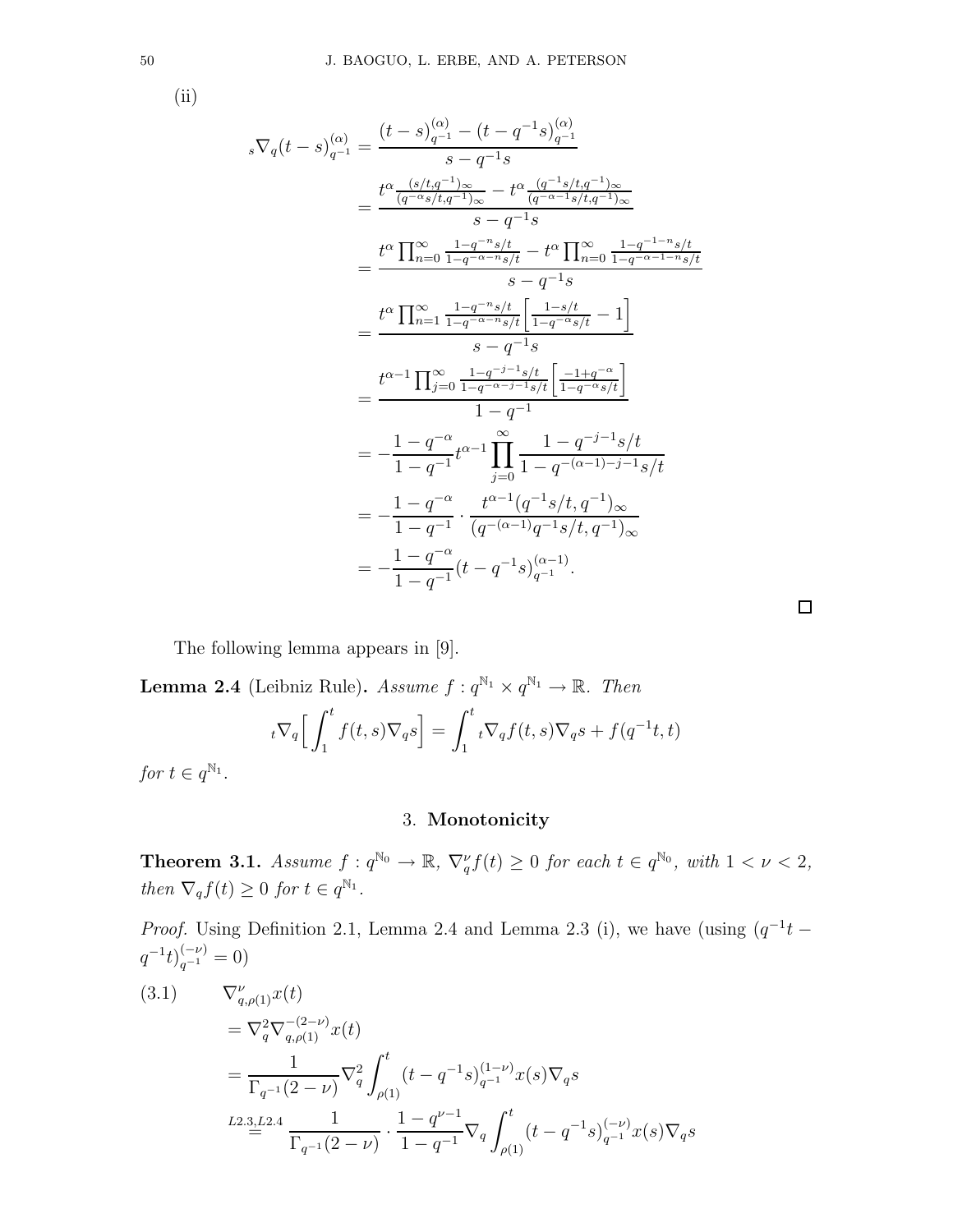$$
(3.2) \qquad \frac{L^{2.3}L^{2.4}}{\Gamma_{q^{-1}}(2-\nu)} \cdot \frac{(1-q^{\nu-1})(1-q^{\nu})}{(1-q^{-1})^2} \int_{\rho(1)}^{t} (t-q^{-1}s)_{q^{-1}}^{(-\nu-1)} x(s) \nabla_{q}s
$$
\n
$$
= \frac{1}{\Gamma_{q^{-1}}(2-\nu)} \cdot \frac{(1-q^{\nu-1})(1-q^{\nu})}{(1-q^{-1})^2} \Big[ \int_{\rho(1)}^{1} (t-q^{-1}s)_{q^{-1}}^{(-\nu-1)} x(s) \nabla_{q}s
$$
\n
$$
+ \int_{1}^{t} (t-q^{-1}s)_{q^{-1}}^{(-\nu-1)} x(s) \nabla_{q}s \Big]
$$
\n
$$
= \frac{(1-q^{\nu-1})(1-q^{\nu})}{\Gamma_{q^{-1}}(2-\nu)(1-q^{-1})^2} (t-q^{-1})_{q^{-1}}^{(-\nu-1)} x(1) (1-q^{-1})
$$
\n
$$
+ \frac{1}{\Gamma_{q^{-1}}(2-\nu)} \cdot \frac{(1-q^{\nu-1})(1-q^{\nu})}{(1-q^{-1})^2} \int_{1}^{t} (t-q^{-1}s)_{q^{-1}}^{(-\nu-1)} x(s) \nabla_{q}s
$$

where we use

$$
\int_{\rho(1)}^1 (t - q^{-1}s)_{q^{-1}}^{(-\nu - 1)} x(s) \nabla_q s = (t - q^{-1})_{q^{-1}}^{(-\nu - 1)} x(1) (1 - q^{-1}).
$$

From Lemma 2.3 (ii), integrating by parts, we have that (using  $(q^{-1}t - q^{-1}t)_{q^{-1}}^{(-\nu)} = 0$ ) for  $t = q^k, k \geq 1$ 

$$
(3.3) \frac{1}{\Gamma_{q^{-1}}(2-\nu)} \cdot \frac{(1-q^{\nu-1})(1-q^{\nu})}{(1-q^{-1})^2} \int_1^t (t-q^{-1}s)_{q^{-1}}^{(-\nu-1)} x(s) \nabla_q s
$$
  
\n
$$
= -\frac{1}{\Gamma_{q^{-1}}(2-\nu)} \frac{(1-q^{\nu-1})}{(1-q^{-1})} \int_1^t \left[ s \nabla_q(t-s)_{q^{-1}}^{(-\nu)} \right] x(s) \nabla_q s
$$
  
\n
$$
= -\frac{1}{\Gamma_{q^{-1}}(2-\nu)} \frac{(1-q^{\nu-1})}{(1-q^{-1})} \left\{ \left[ (t-s)_{q^{-1}}^{(-\nu)} x(s) \right]_1^t
$$
  
\n
$$
- \int_1^t (t-q^{-1}s)_{q^{-1}}^{(-\nu)} \nabla_q x(s) \nabla_q s \right\}
$$
  
\n
$$
= \frac{1}{\Gamma_{q^{-1}}(2-\nu)} \frac{(1-q^{\nu-1})}{(1-q^{-1})} \left[ (t-1)_{q^{-1}}^{(-\nu)} x(1) + \int_1^t (t-q^{-1}s)_{q^{-1}}^{(-\nu)} \nabla_q x(s) \nabla_q s \right]
$$
  
\n
$$
= \frac{1}{\Gamma_{q^{-1}}(2-\nu)} \frac{(1-q^{\nu-1})}{(1-q^{-1})} \left[ (q^k-1)_{q^{-1}}^{(-\nu)} x(1) + \sum_{i=1}^{k-1} (q^k-q^{-1}q^i)_{q^{-1}}^{(-\nu)} \nabla_q x(q^i) (q^i-q^{i-1}) \right]
$$
  
\n
$$
+ (q^k-q^{-1}q^k)_{q^{-1}}^{(-\nu)} \nabla_q x(q^k) (q^k-q^{k-1}) \Big],
$$

when  $k = 1$ , by our convention the above sum is zero. From  $(3.1)$  and  $(3.3)$ , we get that

$$
(3.4) \qquad 0 \leq \nabla_{q,\rho(1)}^{\nu}x(t)
$$
  
= 
$$
\frac{1-q^{\nu-1}}{\Gamma_{q^{-1}}(2-\nu)(1-q^{-1})} \Big[ (1-q^{\nu})(q^{k}-q^{-1})_{q^{-1}}^{(-\nu-1)} + (q^{k}-1)_{q^{-1}}^{(-\nu)} \Big] x(1)
$$
  
+ 
$$
\frac{1-q^{\nu-1}}{\Gamma_{q^{-1}}(2-\nu)(1-q^{-1})} \Big[ \sum_{i=1}^{k-1} (q^{k}-q^{-1}q^{i})_{q^{-1}}^{(-\nu)} \nabla_{q} x(q^{i})(q^{i}-q^{i-1})
$$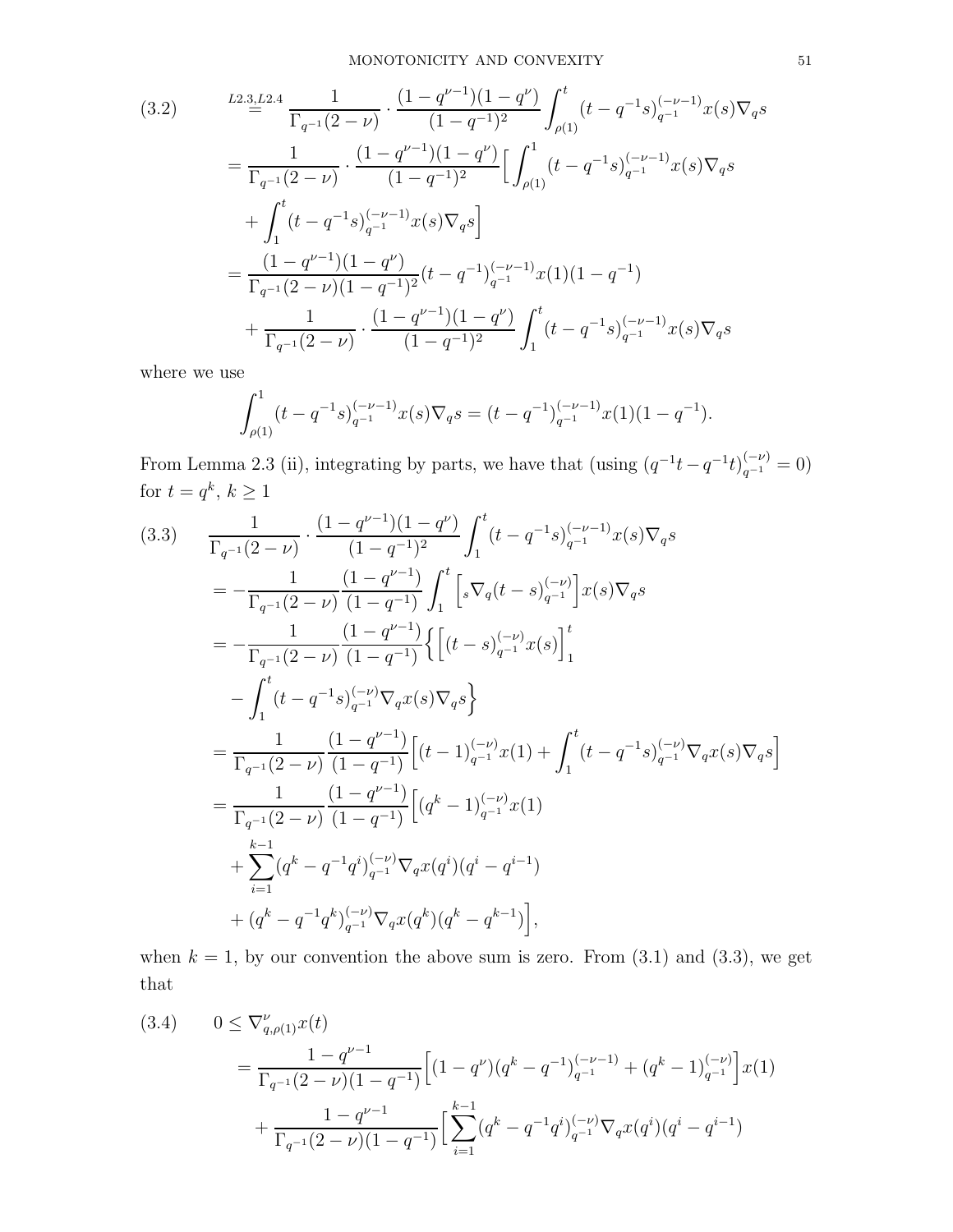$$
+\left.(q^{k}-q^{-1}q^{k})_{q^{-1}}^{(-\nu)}\nabla_{q}x(q^{k})(q^{k}-q^{k-1})\right].
$$

Therefore we have (using  $1 - q^{\nu - 1} < 0$ )

$$
(3.5) \qquad - (q^k - q^{-1}q^k)_{q^{-1}}^{(-\nu)} \nabla_q x(q^k) (q^k - q^{k-1})
$$
\n
$$
\geq \left[ (1 - q^{\nu})(q^k - q^{-1})_{q^{-1}}^{(-\nu-1)} + (q^k - 1)_{q^{-1}}^{(-\nu)} \right] x(1)
$$
\n
$$
+ \sum_{i=1}^{k-1} (q^k - q^{-1}q^i)_{q^{-1}}^{(-\nu)} \nabla_q x(q^i) (q^i - q^{i-1}).
$$

Note that  $\Gamma_{q^{-1}}(2-\nu)>0$  for  $1<\nu<2$  and

(3.6) 
$$
(q^{k} - q^{-1}q^{k})_{q^{-1}}^{(-\nu)} = q^{-k\nu} \frac{(q^{-1}, q^{-1})_{\infty}}{(q^{\nu}q^{-1}, q^{-1})_{\infty}}
$$

$$
= q^{-k\nu} \frac{\prod_{j=0}^{\infty} (1 - q^{-1}q^{-j})}{\prod_{j=0}^{\infty} (1 - q^{\nu-1}q^{-j})}
$$

$$
< 0,
$$

and for  $1 \leq i \leq k-1$ , we have

(3.7) 
$$
(q^{k} - q^{-1}q^{i})_{q^{-1}}^{(-\nu)} = q^{-k\nu} \frac{(q^{i-1-k}, q^{-1})_{\infty}}{(q^{\nu}q^{i-1-k}, q^{-1})_{\infty}}
$$

$$
= q^{-k\nu} \frac{\prod_{j=0}^{\infty} (1 - q^{i-1-k}q^{-j})}{\prod_{j=0}^{\infty} (1 - q^{\nu+i-1-k}q^{-j})}
$$

$$
> 0.
$$

For  $k \geq 1$ , we have

$$
(3.8) \qquad (1 - q^{\nu})(q^{k} - q^{-1})_{q^{-1}}^{(-\nu - 1)} + (q^{k} - 1)_{q^{-1}}^{(-\nu)}
$$
\n
$$
= (1 - q^{\nu})q^{-kv - k} \frac{(q^{-1-k}, q^{-1})_{\infty}}{(q^{\nu+1}q^{-1-k}, q^{-1})_{\infty}} + q^{-kv} \frac{(q^{-k}, q^{-1})_{\infty}}{(q^{\nu}q^{-k}, q^{-1})_{\infty}}
$$
\n
$$
= (1 - q^{\nu})q^{-kv - k} \frac{\prod_{j=0}^{\infty} (1 - q^{-1-k}q^{-j})}{\prod_{j=0}^{\infty} (1 - q^{\nu-k}q^{-j})} + q^{-kv} \frac{\prod_{j=0}^{\infty} (1 - q^{-k}q^{-j})}{\prod_{j=0}^{\infty} (1 - q^{\nu-k}q^{-j})}
$$
\n
$$
= q^{-kv} \frac{\prod_{j=0}^{\infty} (1 - q^{-1-k}q^{-j})}{\prod_{j=0}^{\infty} (1 - q^{\nu-k}q^{-j})} \left[ (1 - q^{\nu})q^{-k} + (1 - q^{-k}) \right]
$$
\n
$$
= q^{-kv} \frac{\prod_{j=0}^{\infty} (1 - q^{-1-k}q^{-j})}{\prod_{j=0}^{\infty} (1 - q^{\nu-k}q^{-j})} (1 - q^{\nu-k})
$$
\n
$$
= q^{-kv} \frac{\prod_{j=0}^{\infty} (1 - q^{-1-k}q^{-j})}{\prod_{j=1}^{\infty} (1 - q^{\nu-k}q^{-j})}
$$
\n
$$
\geq 0,
$$

where we use  $1 < \nu < 2$ . When  $t = 1$ , from (3.1) and (3.2), we have

(3.9) 
$$
0 \leq \nabla_{q,\rho(1)}^{\nu} x(t)|_{t=1}
$$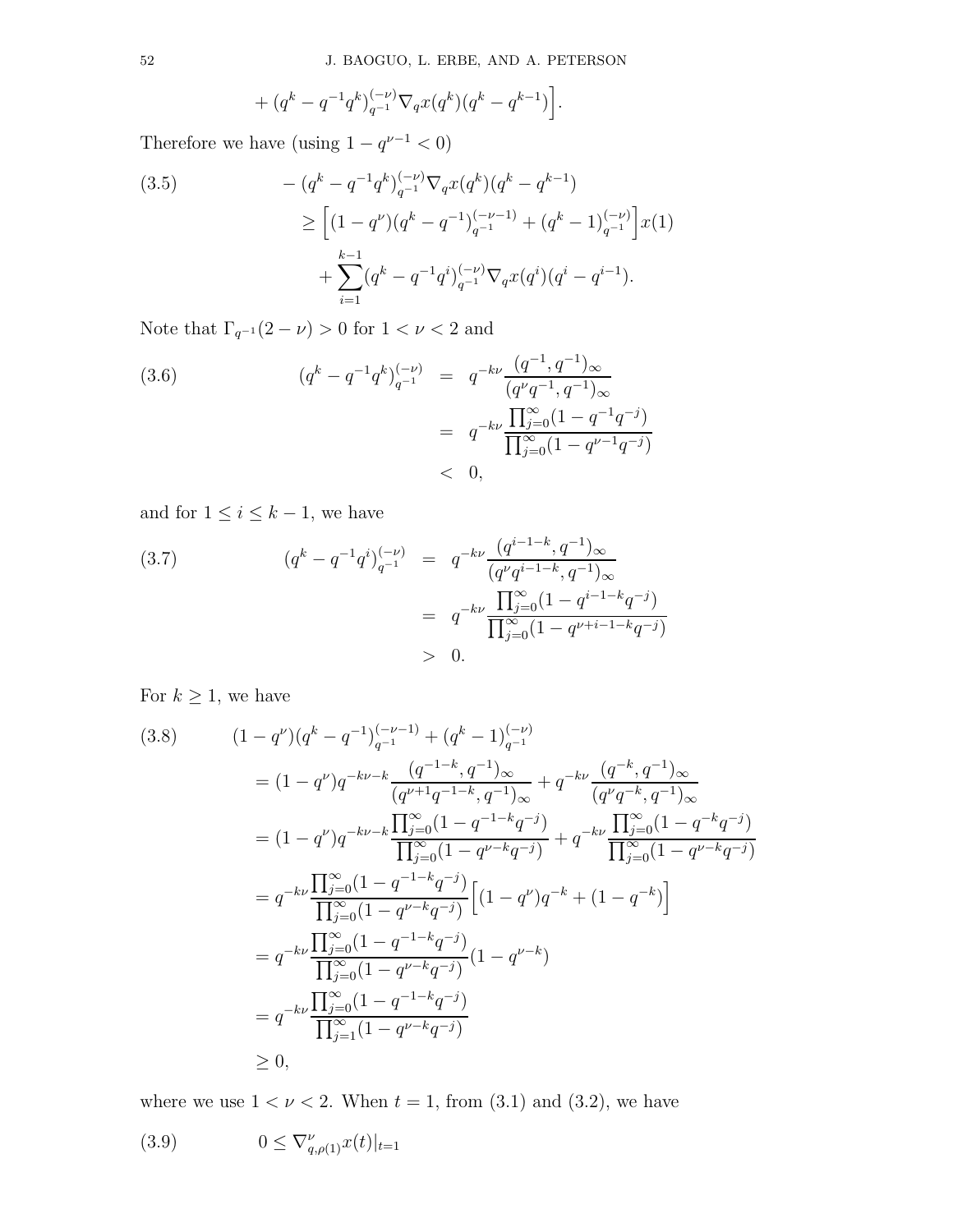$$
= \frac{(1-q^{\nu-1})(1-q^{\nu})}{\Gamma_{q^{-1}}(2-\nu)(1-q^{-1})^2} \int_{\rho(1)}^1 (1-q^{-1}s)_{q^{-1}}^{(-\nu-1)} x(s) \nabla_q s
$$
  
= 
$$
\frac{(1-q^{\nu-1})(1-q^{\nu})}{\Gamma_{q^{-1}}(2-\nu)(1-q^{-1})} (1-q^{-1})_{q^{-1}}^{(-\nu-1)} x(1).
$$

Using  $1 < \nu < 2$ , we have

(3.10) 
$$
(1 - q^{-1})_{q^{-1}}^{(-\nu - 1)} = \frac{(q^{-1}, q^{-1})_{\infty}}{(q^{\nu}, q^{-1})_{\infty}} = \frac{\prod_{j=0}^{\infty} (1 - q^{-1}q^{-j})}{\prod_{j=0}^{\infty} (1 - q^{\nu}q^{-j})} > 0.
$$

From  $(3.9)$  and  $(3.10)$ , we get that

$$
(3.11) \t\t x(1) \ge 0.
$$

In the following, we will prove that  $\nabla_q x(q^k) \geq 0$  for  $k \geq 1$  by the principle of strong induction.

When  $k = 1$ , from (3.5), we get that

$$
(3.12) \quad -(q-1)_{q^{-1}}^{(-\nu)} \nabla_q x(q)(q-1) \ge \left[ (1-q^{\nu})(q-q^{-1})_{q^{-1}}^{(-\nu-1)} + (q-1)_{q^{-1}}^{(-\nu)} \right] x(1).
$$

Therefore from (3.6), (3.8) and (3.11), we get that  $\nabla_q x(q) \geq 0$ .

Suppose  $k \ge 1$  and that  $\nabla_q x(q^i) \ge 0$ , for  $i = 1, 2, 3, \ldots, k - 1$ . Then from (3.5) and (3.6), we have  $\nabla_q x(q^k) \geq 0 \geq 0$ , so this completes the proof.

4. Convexity

**Theorem 4.1.** Assume  $f: q^{\mathbb{N}_0} \to \mathbb{R}$ ,  $\nabla_q^{\nu} f(t) \geq 0$  for each  $t \in q^{\mathbb{N}_1}$ , with  $2 < \nu < 3$ , then  $\nabla_q^2 f(t) \geq 0$  for  $t \in q^{\mathbb{N}_2}$ .

*Proof.* Using Definition 2.1, Lemma 2.4 and Lemma 2.3 (i), we have (using  $(q^{-1}t - )$  $q^{-1}t)^{(2-\nu)}_{q^{-1}} = (q^{-1}t - q^{-1}t)^{(1-\nu)}_{q^{-1}} = (q^{-1}t - q^{-1}t)^{(-\nu)}_{q^{-1}} = 0$ (4.1)  $\nabla_{q,\rho(1)}^{\nu}x(t)$  $=\nabla_{q}^{3}\nabla_{q,\rho(1)}^{-(3-\nu)}x(t)$ = 1  $\Gamma_{q^{-1}}(3-\nu)$  $\nabla_q^3$  $\int_0^t$  $\rho(1)$  $(t - q^{-1}s)_{q^{-1}}^{(2-\nu)}x(s)\nabla_q s$  $\stackrel{L2.3,L2.4}{=}$ 1  $\Gamma_{q^{-1}}(3-\nu)$ ·  $1 - q^{\nu - 2}$  $\frac{1-q}{1-q^{-1}} \nabla_q^2$  $\int_0^t$  $\rho(1)$  $(t - q^{-1}s)_{q^{-1}}^{(1-\nu)}x(s)\nabla_q s$  $\stackrel{L2.3,L2.4}{=}$  $(1 - q^{\nu-2})(1 - q^{\nu-1})$  $\frac{(1-q)/(1-q)}{\Gamma_{q^{-1}}(3-\nu)(1-q^{-1})^2}\nabla_q$  $\int_0^t$  $\rho(1)$  $(t - q^{-1}s)_{q^{-1}}^{(-\nu)}x(s)\nabla_q s$  $\stackrel{L2.3,L2.4}{=}$  $(1 - q^{\nu-2})(1 - q^{\nu-1})(1 - q^{\nu})$  $\Gamma_{q^{-1}}(3-\nu)(1-q^{-1})^3$  $\int_0^t$  $\rho(1)$ (4.2)  $\frac{L_{2,3,L_{2,4}}(1-q^{2})\left(1-q^{2}\right)\left(1-q^{2}\right)}{\Gamma_{1,2}(3-\nu)(1-q^{-1})^{3}}\int_{-\infty}^{\infty}(t-q^{-1}s)_{q^{-1}}^{(-\nu-1)}x(s)\nabla_{q}s$ =  $(1 - q^{\nu-2})(1 - q^{\nu-1})(1 - q^{\nu})$  $\Gamma_{q^{-1}}(3-\nu)(1-q^{-1})^3$  $\int_0^q$  $\rho(1)$  $(t - q^{-1}s)_{q^{-1}}^{(-\nu-1)}x(s)\nabla_q s$ 

 $\Box$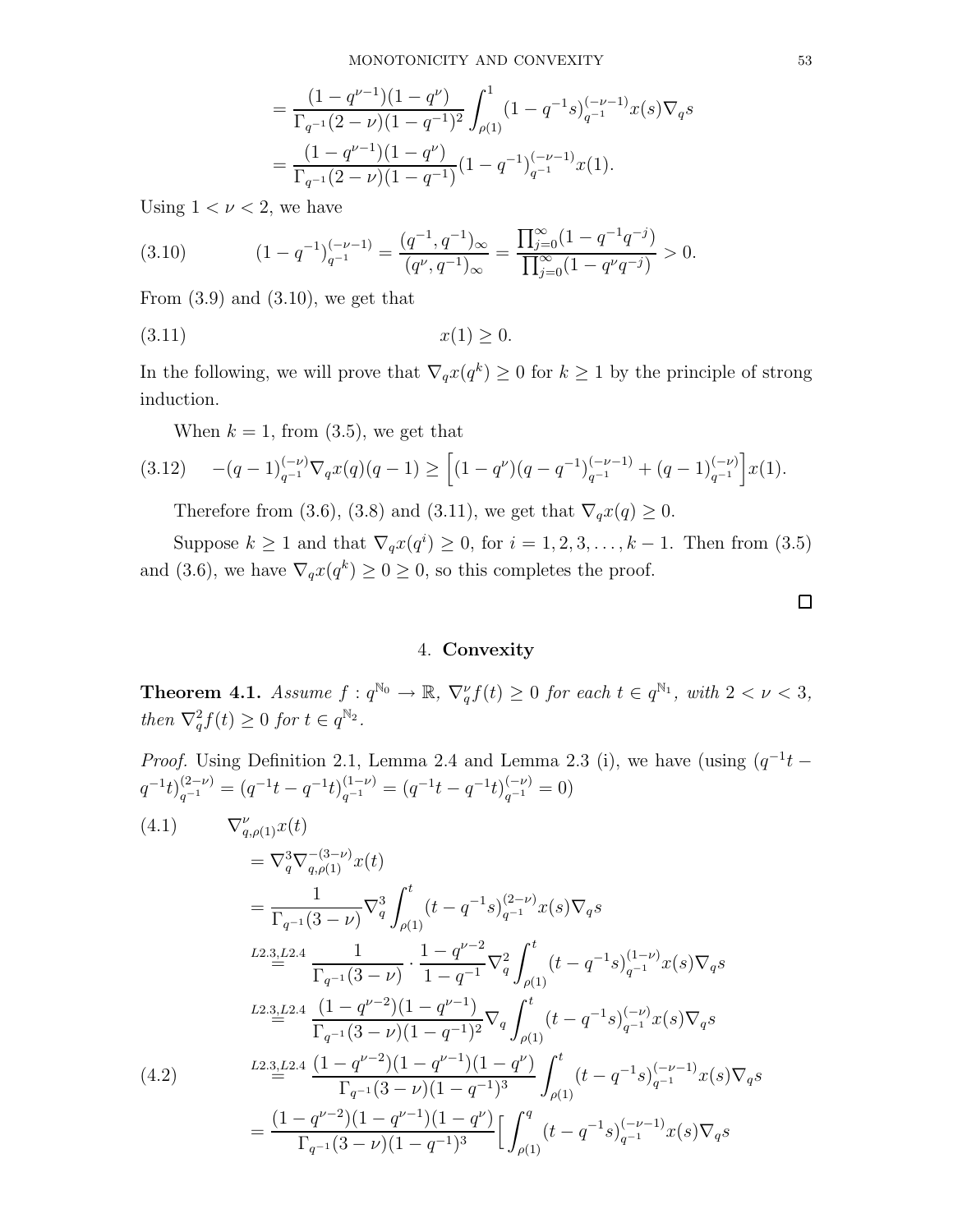$$
\begin{split} &+\int_q^t (t-q^{-1}s)_{q^{-1}}^{(-\nu-1)}x(s)\nabla_q s\bigg]\\ =&\,\frac{(1-q^{\nu-2})(1-q^{\nu-1})(1-q^{\nu})}{\Gamma_{q^{-1}}(3-\nu)(1-q^{-1})^3}\Big[(t-q^{-1})_{q^{-1}}^{(-\nu-1)}x(1)(1-q^{-1})\\ &+(t-1)_{q^{-1}}^{(-\nu-1)}x(q)(q-1)\Big]\\ &+\frac{(1-q^{\nu-2})(1-q^{\nu-1})(1-q^{\nu})}{\Gamma_{q^{-1}}(3-\nu)(1-q^{-1})^3}\int_q^t (t-q^{-1}s)_{q^{-1}}^{(-\nu-1)}x(s)\nabla_q s \end{split}
$$

where we used

$$
\int_{\rho(1)}^q (t - q^{-1}s)_{q^{-1}}^{(-\nu - 1)} x(s) \nabla_q s = (t - q^{-1})_{q^{-1}}^{(-\nu - 1)} x(1) (1 - q^{-1}) + (t - 1)_{q^{-1}}^{(-\nu - 1)} x(q) (q - 1).
$$

From Lemma 2.3 (ii), integrating by parts twice, we have that (using  $(q^{-1}t-q^{-1}t)_{q^{-1}}^{(-\nu)}=$  $(t-t)_{q^{-1}}^{(-\nu+1)} = 0$  for  $t = q^k, k \ge 2$ 

$$
(4.3) \frac{(1-q^{\nu-2})(1-q^{\nu-1})(1-q^{\nu})}{\Gamma_{q^{-1}}(3-\nu)(1-q^{-1})^3} \int_{q}^{t} (t-q^{-1}s)_{q^{-1}}^{(-\nu-1)} x(s) \nabla_{q}s
$$
\n
$$
= -\frac{(1-q^{\nu-2})(1-q^{\nu-1})}{\Gamma_{q^{-1}}(3-\nu)(1-q^{-1})^2} \int_{q}^{t} \left[ s \nabla_{q}(t-s)_{q^{-1}}^{(-\nu)} \right] x(s) \nabla_{q}s
$$
\n
$$
= -\frac{(1-q^{\nu-2})(1-q^{\nu-1})}{\Gamma_{q^{-1}}(3-\nu)(1-q^{-1})^2} \left\{ \left[ (t-s)_{q^{-1}}^{(-\nu)} x(s) \right]_{s=q}^{t}
$$
\n
$$
- \int_{q}^{t} (t-q^{-1}s)_{q^{-1}}^{(-\nu)} \nabla_{q} x(s) \nabla_{q}s \right\}
$$
\n
$$
= \frac{(1-q^{\nu-2})(1-q^{\nu-1})}{\Gamma_{q^{-1}}(3-\nu)(1-q^{-1})^2} \left[ (t-q)_{q^{-1}}^{(-\nu)} x(q) + \int_{q}^{t} (t-q^{-1}s)_{q^{-1}}^{(-\nu)} \nabla_{q} x(s) \nabla_{q}s \right]
$$
\n
$$
= \frac{(1-q^{\nu-2})(1-q^{\nu-1})}{\Gamma_{q^{-1}}(3-\nu)(1-q^{-1})^2} (q^{k}-q)_{q^{-1}}^{(-\nu)} x(q)
$$
\n
$$
- \frac{1-q^{\nu-2}}{\Gamma_{q^{-1}}(3-\nu)(1-q^{-1})} \int_{q}^{t} s \nabla_{q}(t-s)_{q^{-1}}^{(-\nu+1)} \nabla_{q} x(s) \nabla_{q}s
$$
\n
$$
= \frac{(1-q^{\nu-2})(1-q^{\nu-1})}{\Gamma_{q^{-1}}(2-\nu)(1-q^{-1})^2} (q^{k}-q)_{q^{-1}}^{(-\nu)} x(q)
$$
\n
$$
- \frac{1-q^{\nu-2}}{\Gamma_{q^{-1}}(3-\nu)(1-q^{-1})} \left\{ \left[ (t-s)_{q^{-1}}^{(-\nu+1)} \nabla_{q} x(s) \right]_{s=q}^{t}
$$
\n<math display="</math>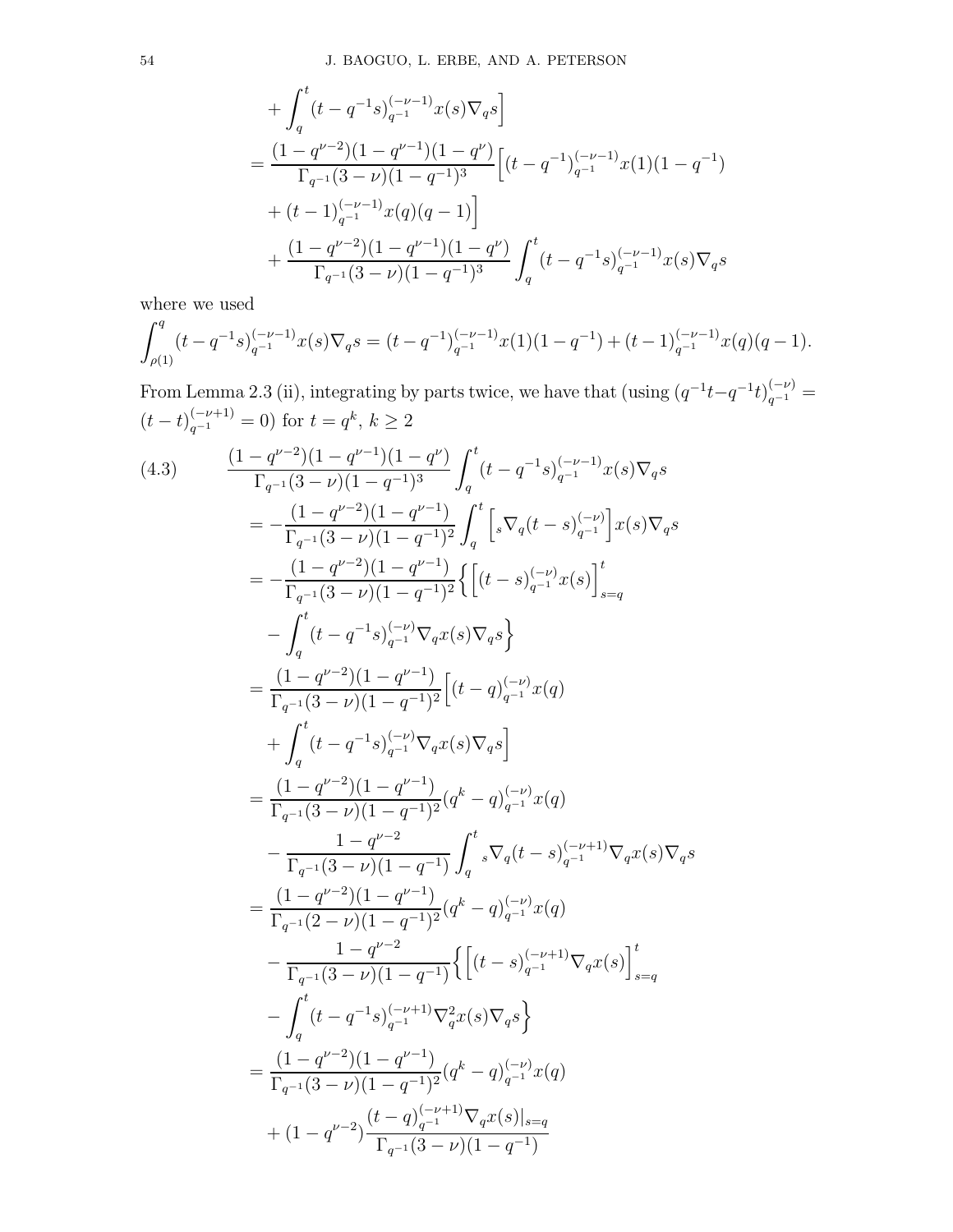+ 
$$
\frac{(1-q^{\nu-2})}{\Gamma_{q^{-1}}(3-\nu)(1-q^{-1})} \sum_{i=2}^{k-1} (q^k - q^{-1}q^i)_{q^{-1}}^{(-\nu+1)} \nabla_q^2 x(q^i) (q^i - q^{i-1})
$$
  
+  $\frac{1-q^{\nu-2}}{\Gamma_{q^{-1}}(3-\nu)(1-q^{-1})} (q^k - q^{-1}q^k)_{q^{-1}}^{(-\nu+1)} \nabla_q^2 x(q^k) (q^k - q^{k-1}),$ 

when  $k = 2$ , by our convention the above sum is zero. From  $(4.1)$  and  $(4.3)$ , we have

$$
(4.4) \qquad 0 \leq \nabla_{q,\rho(1)}^{\nu}x(t)
$$
\n
$$
= \frac{(1-q^{\nu-2})(1-q^{\nu-1})(1-q^{\nu})}{\Gamma_{q^{-1}}(3-\nu)(1-q^{-1})^3} \Big[ (q^{k} - q^{-1})_{q^{-1}}^{(-\nu-1)}x(1)(1-q^{-1})
$$
\n
$$
+ (q^{k} - 1)_{q^{-1}}^{(-\nu-1)}x(q)(q - 1) \Big]
$$
\n
$$
+ \frac{(1-q^{\nu-2})(1-q^{\nu-1})}{\Gamma_{q^{-1}}(3-\nu)(1-q^{-1})^2} (q^{k} - q)_{q^{-1}}^{(-\nu)}x(q)
$$
\n
$$
+ (1-q^{\nu-2})\frac{(q^{k} - q)_{q^{-1}}^{(-\nu+1)}\nabla_{q}x(s)|_{s=q}}{\Gamma_{q^{-1}}(3-\nu)(1-q^{-1})}
$$
\n
$$
+ \frac{1-q^{\nu-2}}{\Gamma_{q^{-1}}(2-\nu)(1-q^{-1})}\sum_{i=2}^{k-1} (q^{k} - q^{-1}q^{i})_{q^{-1}}^{(-\nu+1)}\nabla_{q}^{2}x(q^{i})(q^{i} - q^{i-1})
$$
\n
$$
+ \frac{(1-q^{\nu-2})}{\Gamma_{q^{-1}}(2-\nu)(1-q^{-1})}\Big[ (q^{k} - q^{-1}q^{k})_{q^{-1}}^{(-\nu+1)}\nabla_{q}^{2}x(q^{k})(q^{k} - q^{k-1}).
$$

Solving the above inequality, we get

$$
(4.6) \frac{1 - q^{\nu - 2}}{\Gamma_{q^{-1}}(3 - \nu)(1 - q^{-1})} (q^{k} - q^{-1}q^{k})_{q^{-1}}^{(-\nu + 1)} \nabla_{q}^{2}x(q^{k})(q^{k} - q^{k-1})
$$
\n
$$
\geq -\frac{(1 - q^{\nu - 2})(1 - q^{\nu - 1})(1 - q^{\nu})}{\Gamma_{q^{-1}}(3 - \nu)(1 - q^{-1})^{3}} \Big[ (q^{k} - q^{-1})_{q^{-1}}^{(-\nu - 1)} x(1)(1 - q^{-1})
$$
\n
$$
+ (q^{k} - 1)_{q^{-1}}^{(-\nu - 1)} x(q)(q - 1) \Big]
$$
\n
$$
- \frac{(1 - q^{\nu - 2})(1 - q^{\nu - 1})}{\Gamma_{q^{-1}}(3 - \nu)(1 - q^{-1})^{2}} (q^{k} - q)_{q^{-1}}^{(-\nu)} x(q)
$$
\n
$$
- (1 - q^{\nu - 2}) \frac{(q^{k} - q)_{q^{-1}}^{(-\nu + 1)} \nabla_{q}x(s)|_{s=q}}{\Gamma_{q^{-1}}(3 - \nu)(1 - q^{-1})}
$$
\n
$$
- \frac{1 - q^{\nu - 2}}{\Gamma_{q^{-1}}(3 - \nu)(1 - q^{-1})} \sum_{i=2}^{k-1} (q^{k} - q^{-1}q^{i})_{q^{-1}}^{(-\nu + 1)} \nabla_{q}^{2}x(q^{i})(q^{i} - q^{i-1})
$$
\n
$$
= -\frac{(1 - q^{\nu - 2})(1 - q^{\nu - 1})(1 - q^{\nu})}{\Gamma_{q^{-1}}(3 - \nu)(1 - q^{-1})^{2}} (q^{k} - q^{-1})_{q^{-1}}^{(-\nu - 1)} x(1)
$$
\n
$$
+ \frac{q(1 - q^{\nu - 2})(q^{k} - q)_{q^{-1}}^{(-\nu + 1)}}{\Gamma_{q^{-1}}(3 - \nu)(q - 1)^{2}} x(1)
$$
\n
$$
- \frac{(1 - q^{\nu - 2})(1 - q^{-1})}{\Gamma_{q^{-1}}(3 - \nu)(1 - q^{-1})} \Big[ \frac{(1 - q^{\nu - 1})(1 - q^{\nu})q}{(1 - q^{-1})} (q^{k} - 1)_{q^{-1}}^{
$$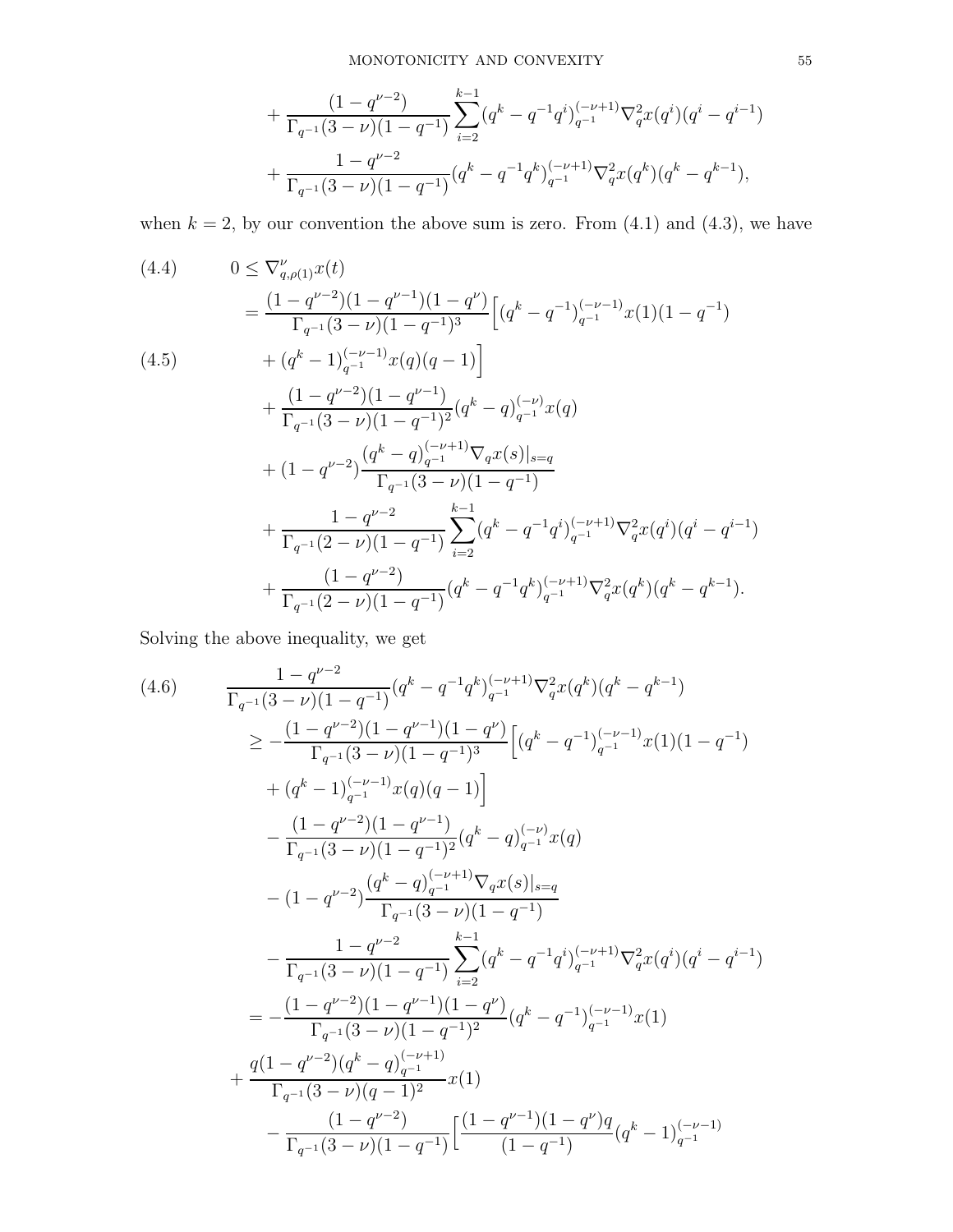$$
+\frac{(1-q^{\nu-1})}{(1-q^{-1})}(q^k-q)_{q^{-1}}^{(-\nu)}+\frac{(q^k-q)_{q^{-1}}^{(-\nu+1)}}{(q-1)}\Big]x(q)\\-\sum_{i=2}^{k-1}(q^k-q^{i-1})_{q^{-1}}^{(-\nu+1)}\nabla_q^2x(q^i)(q^i-q^{i-1}).
$$

Note that (using  $\Gamma_{q^{-1}}(3 - \nu) > 0$ ) for  $k \ge 2$ , we have

$$
(4.7)
$$
\n
$$
\frac{(1-q^{\nu-1})(1-q^{\nu})q}{(1-q^{-1})}(q^{k}-1)_{q^{-1}}^{(-\nu-1)}x(q)
$$
\n
$$
+\frac{1-q^{\nu-1}}{(1-q^{-1})}(q^{k}-q)_{q^{-1}}^{(-\nu)}x(q)+\frac{(q^{k}-q)_{q^{-1}}^{(-\nu+1)}}{(q-1)}x(q)
$$
\n
$$
=\frac{q^{-kv}\prod_{j=0}^{\infty}(1-q^{-k-j})}{\prod_{j=0}^{\infty}(1-q^{\nu-k-j})}
$$
\n
$$
\cdot\left[\frac{(1-q^{\nu-1})(1-q^{\nu})q^{1-k}}{(1-q^{-1})(1-q^{\nu-k+1})}+\frac{(1-q^{\nu-1})(1-q^{1-k})}{(1-q^{-1})(1-q^{\nu-k+1})}+\frac{q^{k}-q}{(1-q^{-1})q}\right]x(q)
$$
\n
$$
=-\frac{q^{-kv}\prod_{j=0}^{\infty}(1-q^{-k-j})}{(1-q^{-1})(1-q^{\nu-k+1})\prod_{j=0}^{\infty}(1-q^{\nu-k-j})}
$$
\n
$$
\cdot\left[(1-q^{\nu-1})(1-q^{\nu})q^{1-k}+(1-q^{\nu-1})(1-q^{1-k})+(q^{k-1}-1)(1-q^{\nu-k+1})\right]x(q)
$$
\n
$$
=\frac{q^{-kv}(1-q^{\nu-k+1})(q^{k-1}-q^{\nu-1})\prod_{j=0}^{\infty}(1-q^{-k-j})}{(1-q^{-1})(1-q^{\nu-k+1})\prod_{j=0}^{\infty}(1-q^{-k-j})}x(q)
$$
\n
$$
=\frac{q^{-kv}(q^{k-1}-q^{\nu-1})\prod_{j=0}^{\infty}(1-q^{-k-j})}{(1-q^{-1})\prod_{j=0}^{\infty}(1-q^{\nu-k+j})}x(q)
$$
\n
$$
\geq 0.
$$

From  $(4.1)$  and  $(4.2)$ , for  $t = 1$ , we have

(4.8) 
$$
0 \leq \nabla_{q,\rho(1)}^{\nu} x(t)|_{t=1}
$$
  
= 
$$
\frac{(1-q^{\nu-2})(1-q^{\nu-1})(1-q^{\nu})}{\Gamma_{q^{-1}}(3-\nu)(1-q^{-1})^3} (1-q^{-1})_{q^{-1}}^{(-\nu-1)} x(1)(1-q^{-1})
$$
  
= 
$$
\frac{(1-q^{\nu-2})(1-q^{\nu-1})(1-q^{\nu})}{\Gamma_{q^{-1}}(3-\nu)(1-q^{-1})^2} \frac{\prod_{j=0}^{\infty} (1-q^{-1-j})}{\prod_{j=0}^{\infty} (1-q^{\nu-j})} x(1).
$$

From  $(4.1)$  and  $(4.2)$ , for  $t = q$ , we have

(4.9)

$$
0 \le \nabla_{q,\rho(1)}^{\nu} x(t)|_{t=q}
$$
  
= 
$$
\frac{(1-q^{\nu-2})(1-q^{\nu-1})(1-q^{\nu})}{\Gamma_{q^{-1}}(3-\nu)(1-q^{-1})^3} \Big[ (q-q^{-1})_{q^{-1}}^{(-\nu-1)} x(1)(1-q^{-1})
$$
  
+ 
$$
(q-1)_{q^{-1}}^{(-\nu-1)} x(q)(q-1) \Big]
$$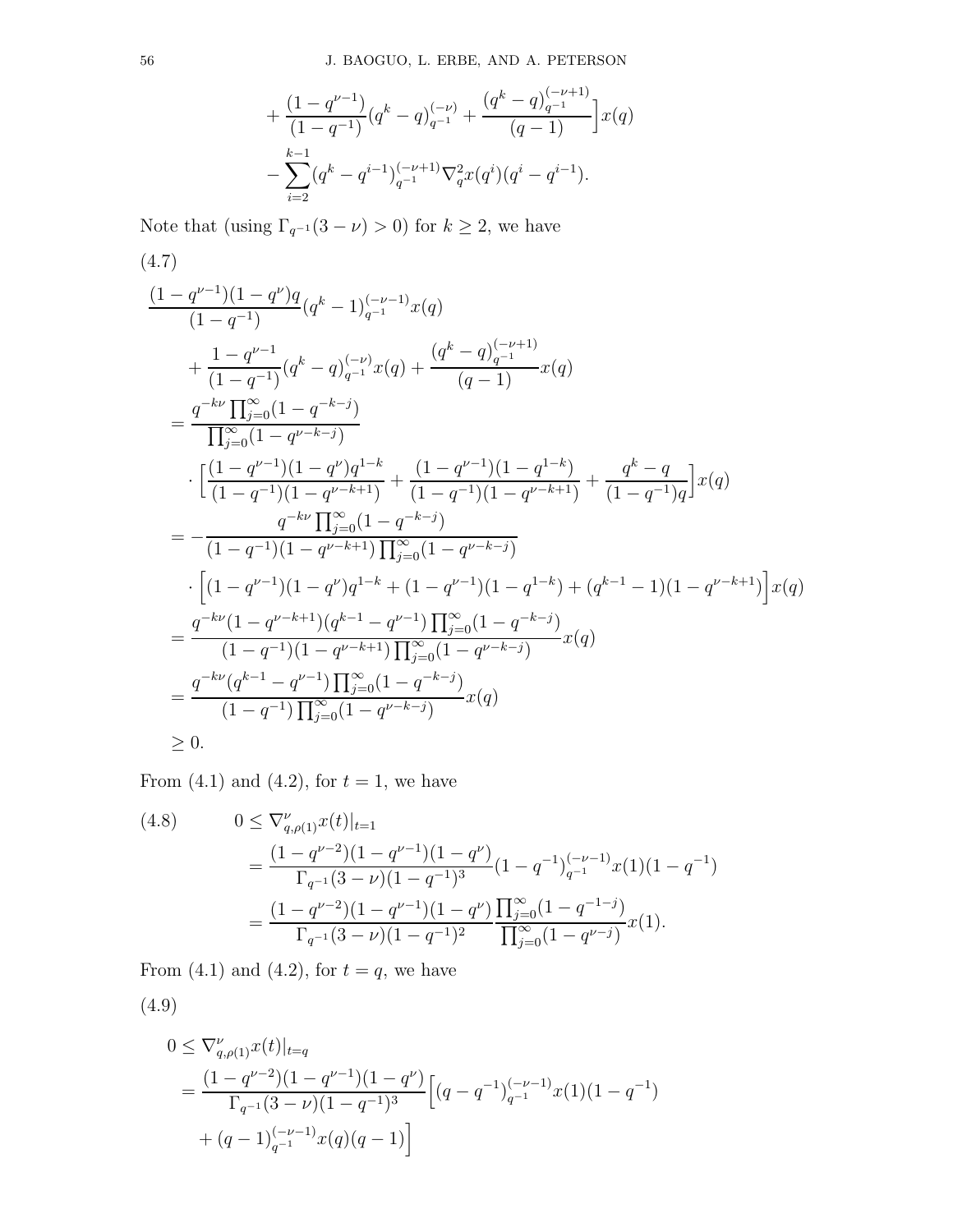$$
=\frac{(1-q^{\nu-2})(1-q^{\nu-1})(1-q^{\nu})}{\Gamma_{q^{-1}}(3-\nu)(1-q^{-1})^2}\cdot\frac{q^{-\nu-1}\prod_{j=0}^\infty(1-q^{-2-j})}{\prod_{j=0}^\infty(1-q^{\nu-1-j})}\Big[x(1)+\frac{q-1}{1-q^{\nu}}x(q)\Big].
$$

From  $(4.9)$ , we get

(4.10) 
$$
x(1) + \frac{q-1}{1-q^{\nu}}x(q) \le 0.
$$

So from (4.8) and (4.10), we get that

(4.11) 
$$
x(q) \ge \frac{q^{\nu} - 1}{q - 1} x(1) \ge 0.
$$

From (4.6), (4.7) and (4.11), we get that for  $k\geq 2$  $(4.19)$ 

$$
(4.12)
$$

$$
-\frac{(1-q^{\nu-2})(1-q^{\nu-1})(1-q^{\nu})}{\Gamma_{q^{-1}}(3-\nu)(1-q^{-1})^2}(q^k-q^{-1})_{q^{-1}}^{(-\nu-1)}x(1) +\frac{q(1-q^{\nu-2})(q^k-q)_{q^{-1}}^{(-\nu+1)}}{\Gamma_{q^{-1}}(3-\nu)(q-1)^2}x(1) -\frac{(1-q^{\nu-2})}{\Gamma_{q^{-1}}(3-\nu)(1-q^{-1})}\Big[\frac{(1-q^{\nu-1})(1-q^{\nu})q}{(1-q^{-1})}(q^k-1)_{q^{-1}}^{(-\nu-1)} +\frac{(1-q^{\nu-1})}{(1-q^{-1})}(q^k-q)_{q^{-1}}^{(-\nu)}+\frac{(q^k-q)_{q^{-1}}^{(-\nu+1)}}{(q-1)}\Big]x(q) (4.7)(4.11) \left.\begin{array}{c}\n-(1-q^{\nu-2})(1-q^{\nu-1})(1-q^{\nu})\frac{q^{-k\nu-k}\prod_{j=0}^{\infty}(1-q^{-1-k-j})}{\Gamma_{q^{-1}}(3-\nu)(1-q^{-1})^2}\frac{1}{\prod_{j=0}^{\infty}(1-q^{\nu-k-j})}x(1)\n\end{array}\right. +\frac{q(1-q^{\nu-2})\qquad q^{-k\nu+k}\prod_{j=0}^{\infty}(1-q^{1-k-j})}{\Gamma_{q^{-1}}(3-\nu)(q-1)^2}\frac{q^{-k\nu+k}\prod_{j=0}^{\infty}(1-q^{\nu-k-j})}{\prod_{j=0}^{\infty}(1-q^{\nu-k-j})}x(1) -\frac{(1-q^{\nu-2})\qquad q^{-k\nu}(q^{k-1}-q^{\nu-1})\prod_{j=0}^{\infty}(1-q^{-k-j})}{\Gamma_{q^{-1}}(3-\nu)(1-q^{-1})}\cdot\frac{q^{-k\nu}(q^{k-1}-q^{\nu-1})\prod_{j=0}^{\infty}(1-q^{\nu-k-j})}{(1-q^{-1})\prod_{j=0}^{\infty}(1-q^{\nu-k-j})}\cdot\frac{q^{\nu}-1}{q-1}x(1) =-\frac{q^{-k\nu}(1-q^{\nu-2})}{\Gamma_{q^{-1}}(3-\nu)(1-q^{-1})^2}\frac{\prod_{j=0}^{\infty}(1-q^{\nu-1})}{\prod_{j=0}^{\infty}(1-q
$$

Let  $x = q^{\nu}$  and for  $q^2 < x < q^3$  and  $k \ge 2$ , define

$$
f(x, q^k) = q^{-k}(q^{-1}x - 1)(x - 1) - (q^{k-1} - 1)(1 - q^{-k}) + (q^{k-1} - q^{-1}x)(1 - q^{-k}) \cdot \frac{x - 1}{q - 1}.
$$
  
We have

We have

(4.13) 
$$
\frac{\partial^2 f(x, q^k)}{\partial^2 x} = \frac{2(q^{-k} - q^{-1})}{q - 1} < 0.
$$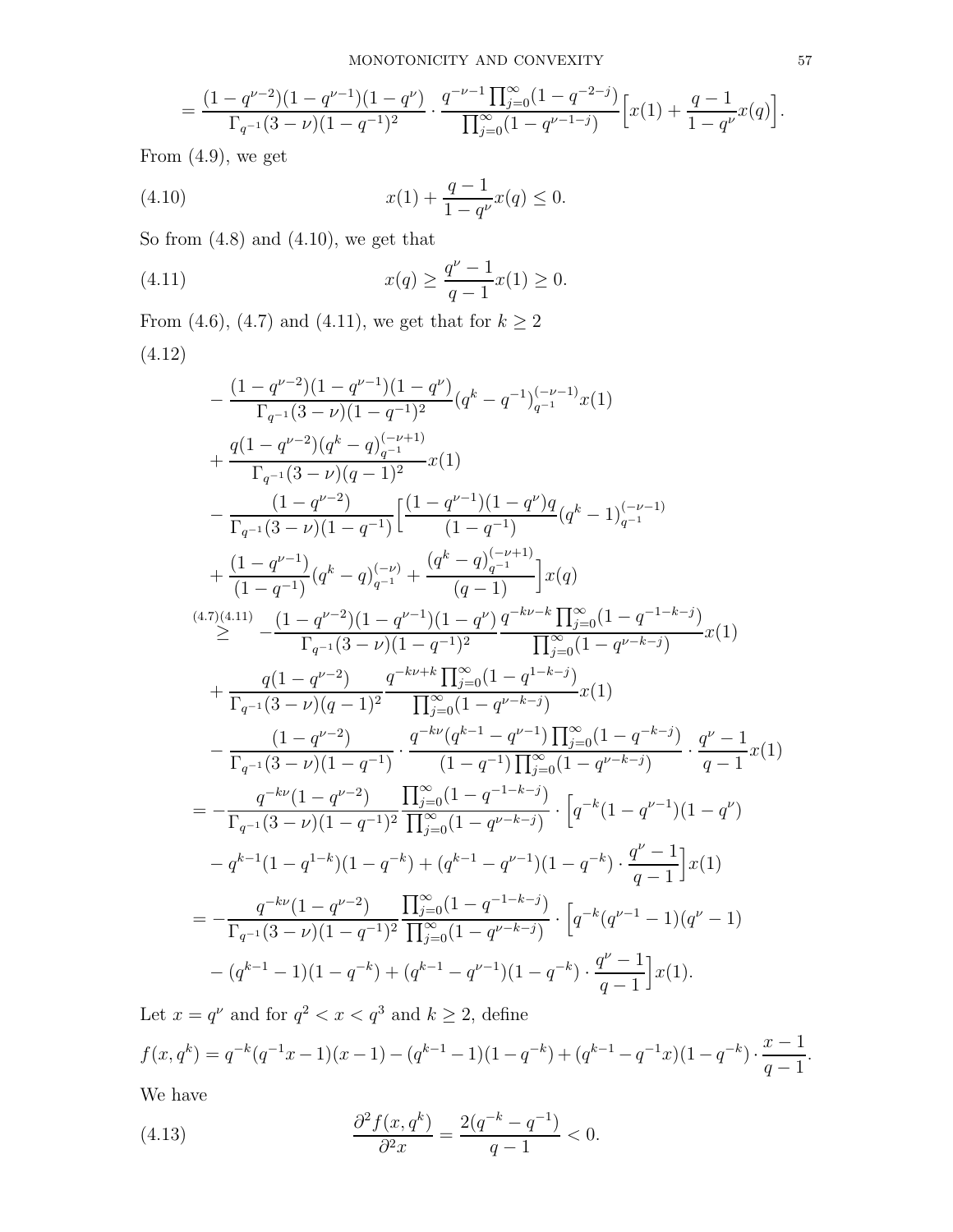So  $f(x, q^k)$  is convex for  $q^2 < x < q^3$ . When  $k = 2$ , we have

(4.14) 
$$
\frac{\partial f(x, q^2)}{\partial x} = (1 + q^{-1} - q^{-2}x - q^{-2})(x - 1) - (q - 1)(1 - q^{-2}).
$$

(4.15) 
$$
f(q^2, q^2) = q^{-2}(q-1)(q^2-1) - (q-1)(1-q^{-2}) = 0,
$$

and

(4.16) 
$$
f(q^3, q^2)
$$
  
=  $q^{-2}(q^2 - 1)(q^3 - 1) - (q - 1)(1 - q^{-2}) + (q - q^2)(1 - q^{-2}) \cdot \frac{q^3 - 1}{q - 1}$   
=  $-q^3(1 - q^{-2})(q - 1)$   
< 0.

Let  $\frac{\partial f(x,q^2)}{\partial x} = 0$ . It is easy to get that  $x_0 = \frac{q^2(1+q^{-1})}{2}$  $\frac{+q^{-1}}{2}$ . Because of  $x_0 < q^2$ , we have  $f(x, q^2)$  is decreasing on  $[q^2, q^3]$ . From (4.13), (4.15) and (4.16), we get that

(4.17) 
$$
f(x, q^2) < 0
$$
, for  $q^2 < x < q^3$ .

When  $k \geq 3$ , we have that

(4.18) 
$$
f(q^2, q^k) = q^{-k}(q-1)(q^2-1) - (q^{k-1}-1)(1-q^{-k})
$$

$$
+ (q^{k-1} - q)(1 - q^{-k})(q+1)
$$

$$
= q^{-k+3} + q^k - q^2 - q
$$

$$
= (1 - q^{-k+2})(q^k - 1)
$$

$$
\geq 0.
$$

$$
(4.19) \t f(q3, qk) = q-k(q2 - 1)(q3 - 1) - (qk-1 - 1)(1 - q-k) + (qk-1 - q2)(1 - q-k)(q2 + q + 1) = q-k+5 + q-k+4 + qk+1 + qk - q4 - q3 - q2 - q = (qk-1 - 1)[q2 + q - q-k+5 - q-k+4]\ge 0,
$$

for  $k \ge 3$ . So from (4.13), (4.18) and (4.19), we have

(4.20)  $f(x, q^2) > 0$ , for  $k \ge 3$ ,  $q^2 < x < q^3$ .

Note that in (4.12),  $\prod_{j=0}^{\infty} (1 - q^{\nu-k-j}) < 0$ , for  $k = 2$  and  $\prod_{j=0}^{\infty} (1 - q^{\nu-k-j}) > 0$ for  $k \ge 3$ . So from (4.12), (4.17) and (4.20), we get that for  $k \ge 2$ 

(4.21) 
$$
- \frac{(1 - q^{\nu - 2})(1 - q^{\nu - 1})(1 - q^{\nu})}{\Gamma_{q^{-1}}(3 - \nu)(1 - q^{-1})^2} (q^k - q^{-1})_{q^{-1}}^{(-\nu - 1)} x(1) + \frac{q(1 - q^{\nu - 2})(q^k - q)_{q^{-1}}^{(-\nu + 1)}}{\Gamma_{q^{-1}}(3 - \nu)(q - 1)^2} x(1)
$$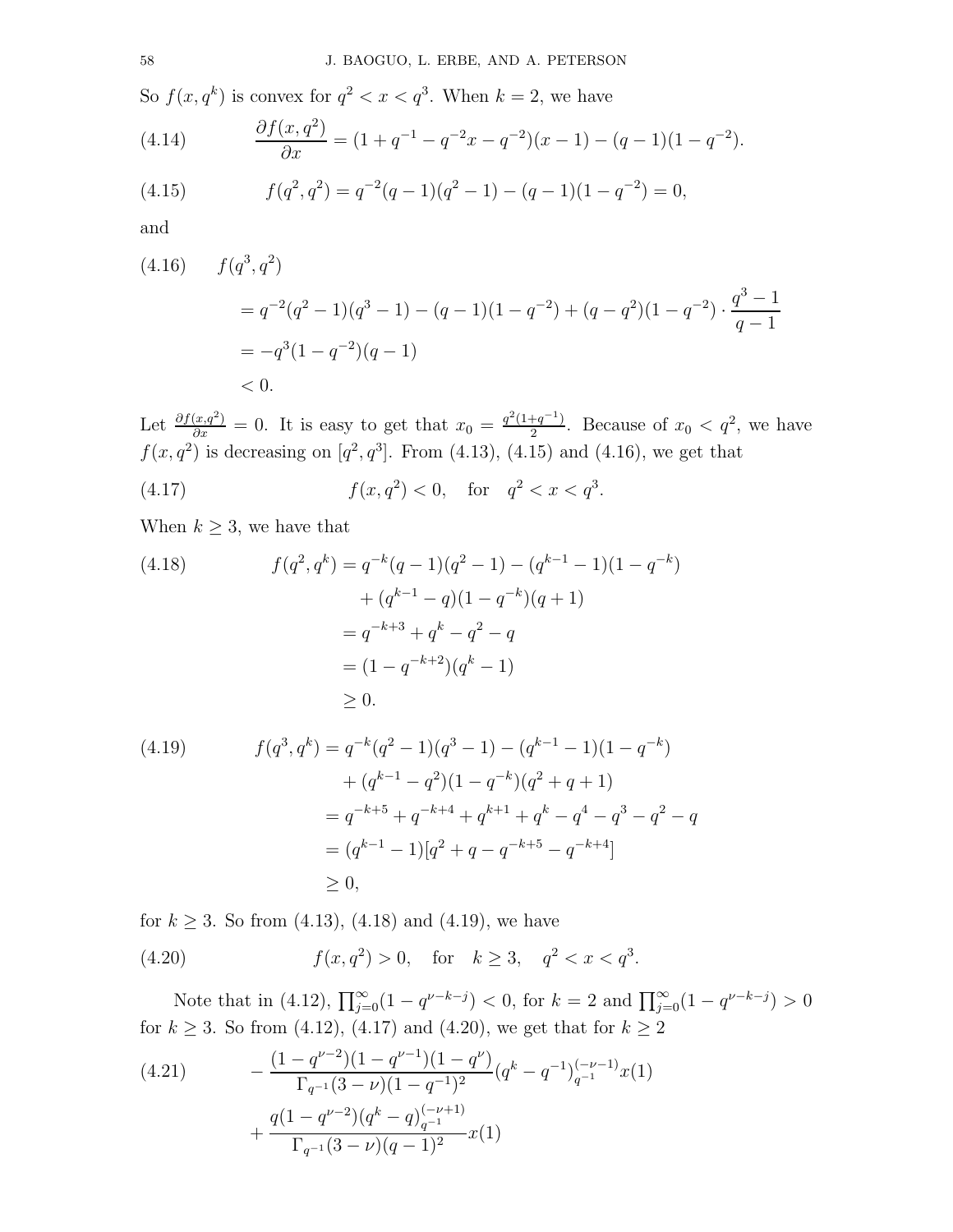$$
-\frac{(1-q^{\nu-2})}{\Gamma_{q^{-1}}(3-\nu)(1-q^{-1})}\left[\frac{(1-q^{\nu-1})(1-q^{\nu})q}{(1-q^{-1})}(q^{k}-1)_{q^{-1}}^{(-\nu-1)}\right] + \frac{(1-q^{\nu-1})}{(1-q^{-1})}(q^{k}-q)_{q^{-1}}^{(-\nu)} + \frac{(q^{k}-q)_{q^{-1}}^{(-\nu+1)}}{(q-1)}\right]x(q)
$$
  
\n
$$
\geq 0.
$$

Taking  $k = 2$  in (4.6) and using (4.21) for  $k = 2$  and  $(q^2 - q)_{q^{-1}}^{(-\nu+1)} < 0$ , we get that  $\nabla_q^2 x(q^2) \geq 0.$ 

Suppose that  $\nabla_q^2 x(q^i) \ge 0$  for  $i = 2, 3, ..., k - 1$ . From (4.6), (4.21) and using  $(q^k - q^{-1+k})_{q^{-1}}^{(-\nu+1)} < 0$  for  $k \geq 2$ , we have  $\nabla_q^2 x(q^k) \geq 0$  and the proof is complete

### REFERENCES

- [1] R. P. Agarwal, Certain fractional q-integral and q-derivative, Proc. Camb. Phil. Soc. 66 (1969) 365–370.
- [2] W. A. Al-Salam, Some fractional  $q$ -integrals and  $q$ -derivatives, Proc. Edin. Math. Soc. 15 (1966) 135–140.
- [3] G. Anastassiou, Foundations of nabla fractional calculus on time scales and inequalities, Comput. Math. Appl. 59 (2010) 3750–3762.
- [4] F. M. Atici, P. W. Eloe, Initial value problems in discrete fractional calculus, Proc. Amer. Math. Soc. 137 (2009) 981–989.
- [5] F. M. Atici, P. W. Eloe, Discrete fractional calculus with the nabla operator, Electron. J. Qual. Theory Differ. Equ. 3 (2009) 1–12.
- [6] F. M. Atici, P. W. Eloe, Linear systems of fractional nabla difference equations, Rocky Mountain J. Math., 41 (2011) 353–370.
- [7] F. M. Atici, P. W. Eloe, Fractional q-calculus on a time scale, Journal of Nonlinear Mathematical Physics, 14 (2007) 341–352.
- [8] M. Bohner and A. Peterson, Dynamic Equations on time Scales: An Introduction with Applications Birkhäuser, Boston (2001).
- [9] M. Bohner and A. Peterson, Advances in Dynamic Equations on Time Scales, Editors, Birkhäuser, Boston (2003).
- [10] J. Cermák and L. Nechvátal, On  $(q, h)$ -analogue of fractional calculus, Journal of Nonlinear Mathematical Physics, 17 (2010) 51–68.
- [11] J. Cermák, T. Kisela and L. Nechvátal, Discrete Mittag-Leffler functions in linear fractional difference equations, Abstract and Applied Analysis, Vol. 2011, Article ID 565067, 21 pages. doi:10.1155/2011/565067.
- [12] J. D. Diaz and T. J. Osler, Differences of fractional order, Math. Comp. 28 (1974) 185–202.
- [13] R. Dahal and C. Goodrich, A monotonicity result for discrete fractional difference operators, Arch. Math. 102(2014), 293–299.
- [14] R. A. C. Ferreira, A discrete fractional Gronwall inequality, Proc. Amer. Math. Soc. 140 (2012) 1605–1612.
- [15] R. A. C. Ferreira and D. F. M. Torres, Fractional h-difference equations arising from the calculus of variations, Appl. Anal. Discrete Math. 5 (2011) 110–121.

 $\Box$